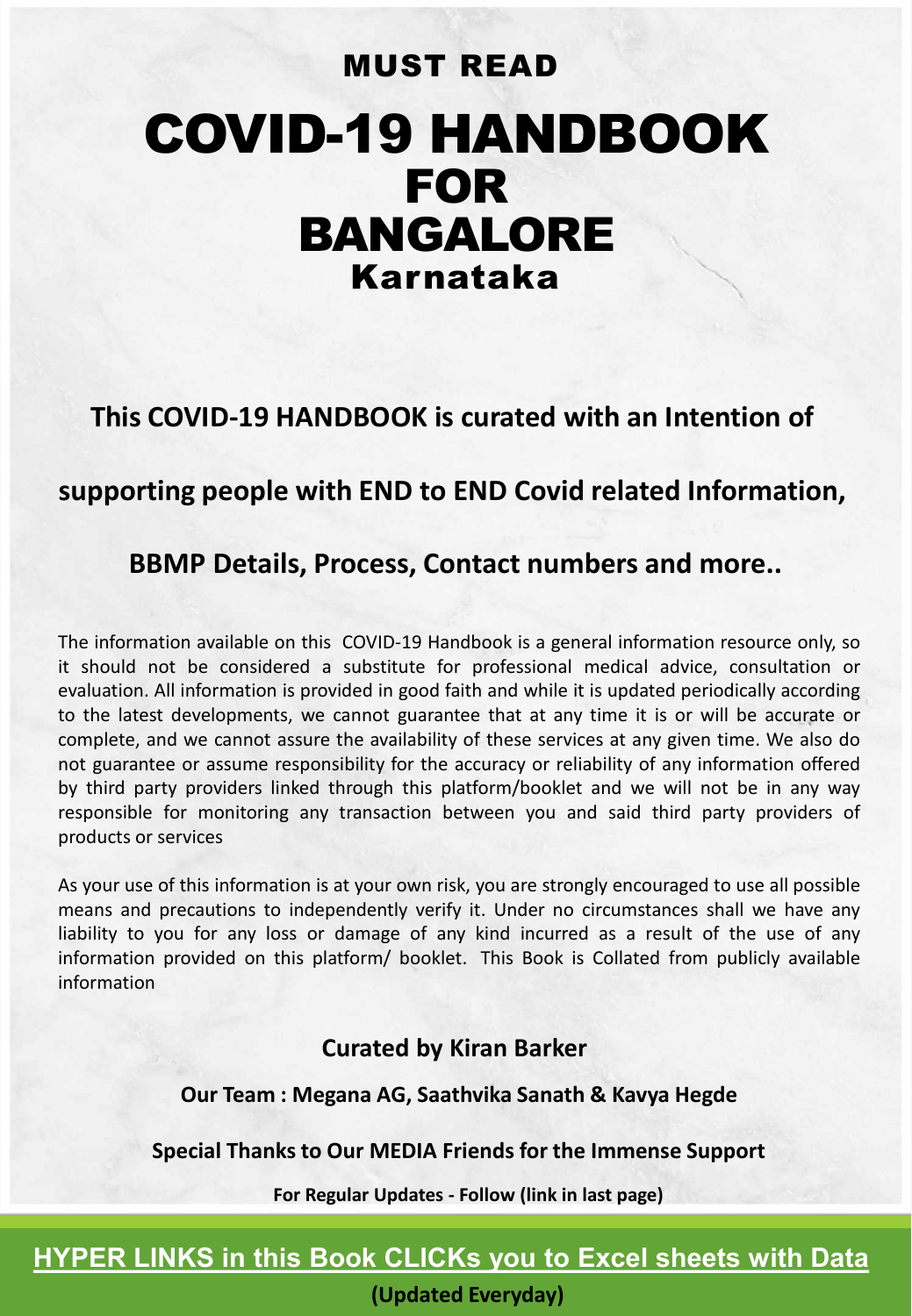# CONTENTS

<span id="page-1-0"></span>1. [Symptoms of Covid-19](#page-2-0)

**CLICK on the Hyper Link To View**

2. [Testing for Covid-19](#page-3-0) (Bengaluru)

## 3. [Home Isolation and Care](#page-4-0)

- 3.1. Home Isolation Do's and Don't
- 3.2. Home Quarantine Services
- 3.3. Home Food Services
- 3.4. Private Covid Care Centre's
- 4. [Oxygen Cylinders and Oxy Kits](#page-6-0)
- 5. [Hospital BEDS and Ambulance](#page-7-0) (Bengaluru)
	- 5.1. **How to Block a Hospital Bed under BBMP Quota in a Govt./Private Hospital in Bangalore.**
	- 5.2. BBMP Hospital Bed Availability Live Updated Link
	- 5.3 Ambulance Services
- 6. [Injections and Medicines](#page-9-0)
- 7. [Plasma Therapy](#page-10-0)

## Other Services

- 8. [Pet Boarding](#page-11-0)
- 9. [Immunity, Self Care and more \(Must Read\)](#page-12-0) Self Care measures, Proning, Post Covid Care..
- 10 . [Crematorium Details](#page-14-0)

### **THIS BOOK IS BEST VIEWED WITH ADOBE PDF READER**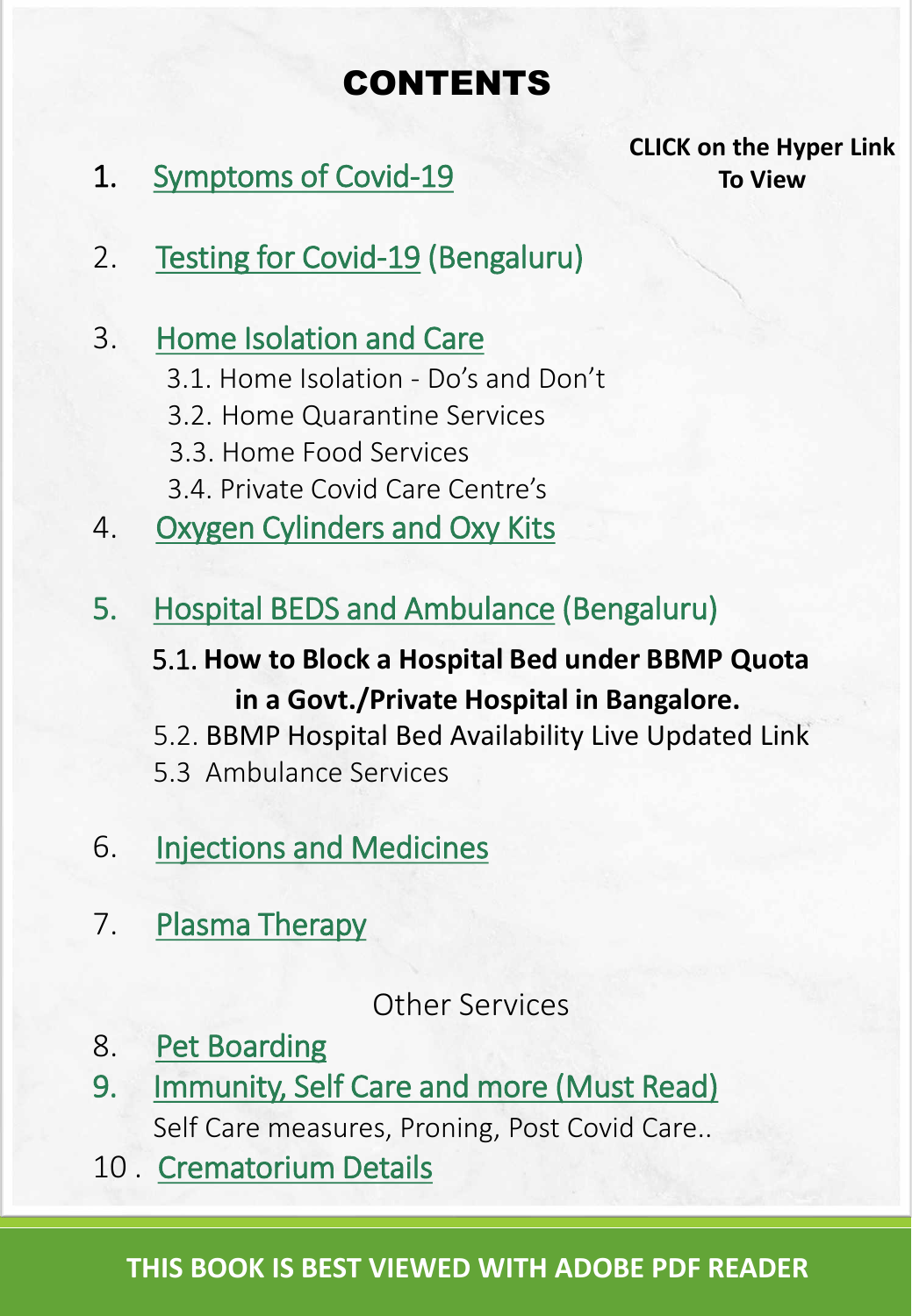## 1. SYMPTOMS OF COVID-19



### <span id="page-2-0"></span>**The most common symptoms of COVID-19 are :** Fever, Dry cough, Fatigue

•**Other symptoms that are less common and may affect patients :**

•Loss of taste or smell

•Nasal congestion

•Conjunctivitis (also known as red eyes)

•Sore throat

•Headache

•Muscle or joint pain

•Different types of skin rash

•Nausea or vomiting

•Diarrhoea

•Chills or dizziness

### •**Symptoms of Severe COVID‐19 disease include:**

•Shortness of breath

•Loss of appetite

•Confusion

•Persistent pain or pressure in the chest

•High temperature (above 38 °C / 100 °F)

### **Other less common symptoms:**

•Irritability •Confusion •Reduced consciousness •Anxiety •Depression •Sleep disorders

People of all ages who experience fever and/or cough associated with difficulty in breathing or shortness of breath, chest pain or pressure, loss of speech or movement should seek medical care immediately. If possible, call your health care provider, hotline or health facility first, so you can be directed to the right clinic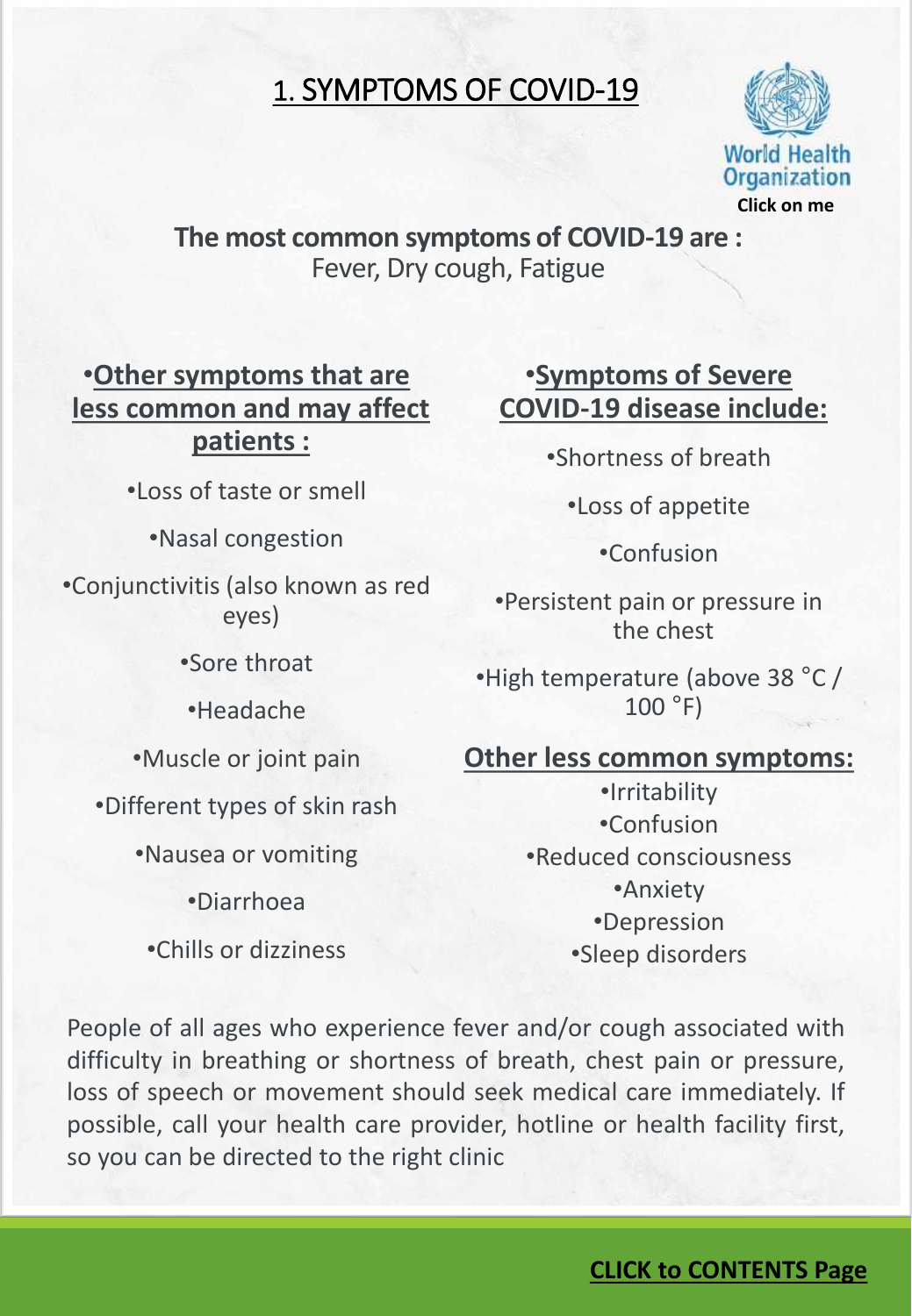## 2. TESTING FOR COVID-19

### <span id="page-3-0"></span>**RT PCR | RAT- Rapid Antigen | HR CT Scan**

**RT-PCR** test is a mandatory test for any covid treatment. It automatically generates an **SRF ID** while collecting samples

**RAT - Rapid Antigen Test** is only an alternate for Immediate result

**HR-CT Scan** is usually recommended by doctors for patients with severe symptoms

## **BBMP TESTING CENTRES (FREE)**

## **PRIVATE TESTING CENTRES**

## **HOME RT PCR TESTING**

**[Click Here](https://docs.google.com/spreadsheets/d/1n47dxKqARzdTHA87Rflgqz40-U_MX6710c8-ds75NGw/edit#gid=793500021)** to find the list of free Govt Testing Centres in Bangalore - Swab Collection Centres

**[Click Here](https://docs.google.com/spreadsheets/d/1n47dxKqARzdTHA87Rflgqz40-U_MX6710c8-ds75NGw/edit#gid=926083211)** to find the list of service providers. Typically, most of them have walk-in and home service

**[Click Here](https://docs.google.com/spreadsheets/d/1n47dxKqARzdTHA87Rflgqz40-U_MX6710c8-ds75NGw/edit#gid=1094720591)** to find the list of Labs that provide Home Testing Services

#### **CHECKLIST / IMPORTANT INFORMATION FOR TESTING**

- Carry a copy of Aadhaar Card and your Mobile Phone when visiting the lab for testing
- Ensure you get the SRF ID via SMS before leaving the lab after the swab sample has been collected
	- RT-PCR test results could take up to 96 hours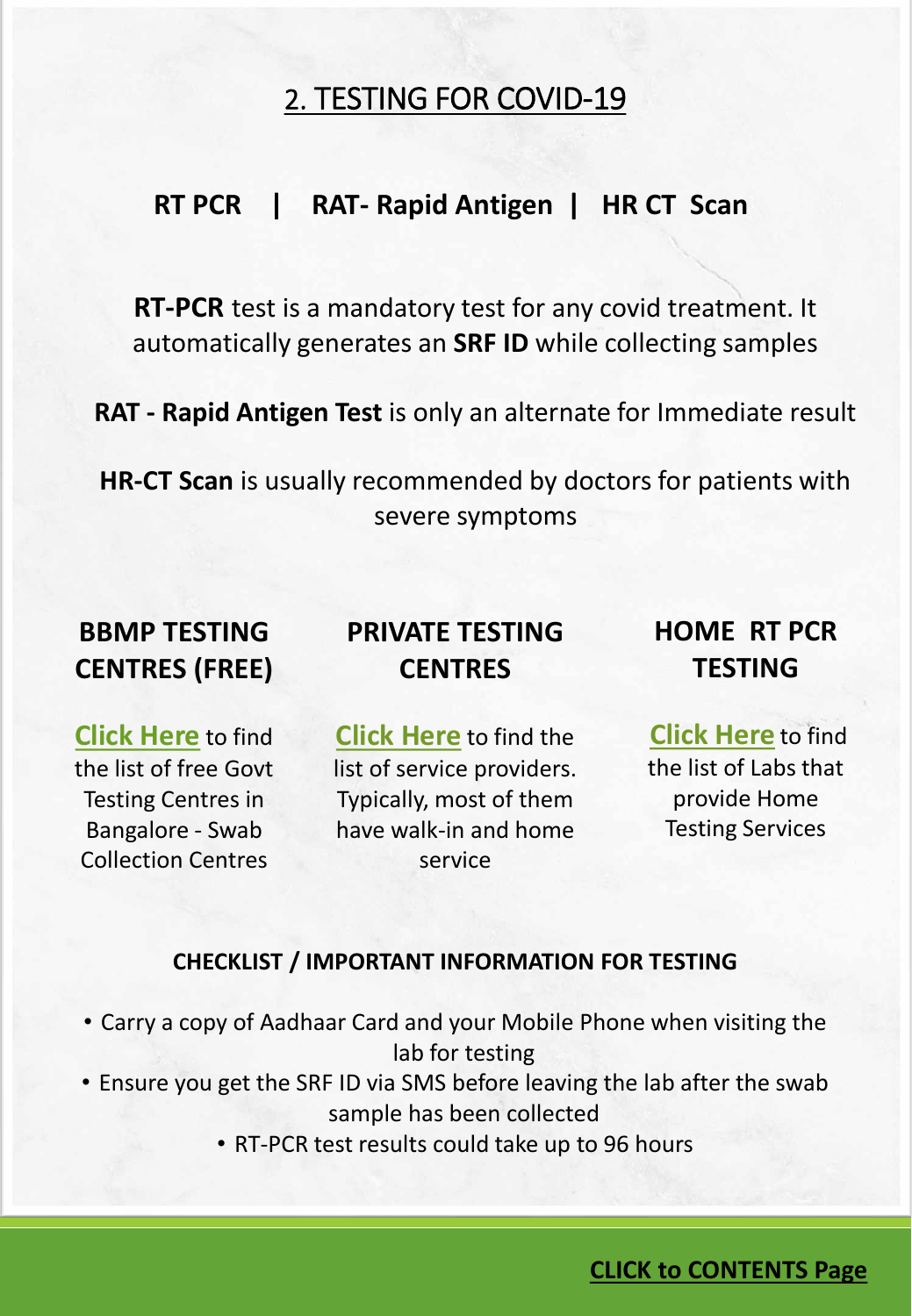## 3. HOME ISOLATION AND CARE

### <span id="page-4-0"></span>**Revised Guidelines for Home Isolation by Ministry of Health & Family Welfare**

**[Click Here](https://documentcloud.adobe.com/link/track?uri=urn:aaid:scds:US:15b8537c-e9cf-4577-8fb7-788024fcf1fa)**

## 3.1 Home Isolation - Do's and Don't

#### **If you have tested positive (+ve) for COVID-19:**

### **DOs:**

- Isolate yourself at home in a separate room. Monitor your symptoms carefully
- Inform all those who have been in contact with you
- If you feel symptoms are worsening, call your doctor and take advice
- Monitor your SPO2 levels with a pulse oximeter and stay in touch with a doctor for advice if oxygen level begins dropping below 95 percent
	- Lie down in proning position. Breathing is easier and lungs work more efficiently when you lie down on your stomach
- Get ample rest, eat nutritious food, stay hydrated
- Practice regular COVID-appropriate behaviour **:**
	- Mask on nose and mouth
	- Sanitize & Wash hands
	- Social distancing
	- No closed and/or crowded places with non infected people
- Clean all surfaces that are touched often with sanitising or prescribed cleaning liquid by following all safety instructions
- Cover your mouth and nose with a tissue when you cough or sneeze. Discard appropriately after one time use. Wash hands with soap and water or standard quality alcohol-based hand sanitizer

#### DON'TS:

- Avoid sharing personal items with other people in the household, such as dishes, towels, bedding, food, toiletries, etc.
- Do not self-prescribe steroids, injections etc.
- Do not go to public places such as office, school, theatre, restaurant, etc
- Avoid public transportation, ride-sharing, or taxis
- Do not leave your home, except to get medical care(if necessary only)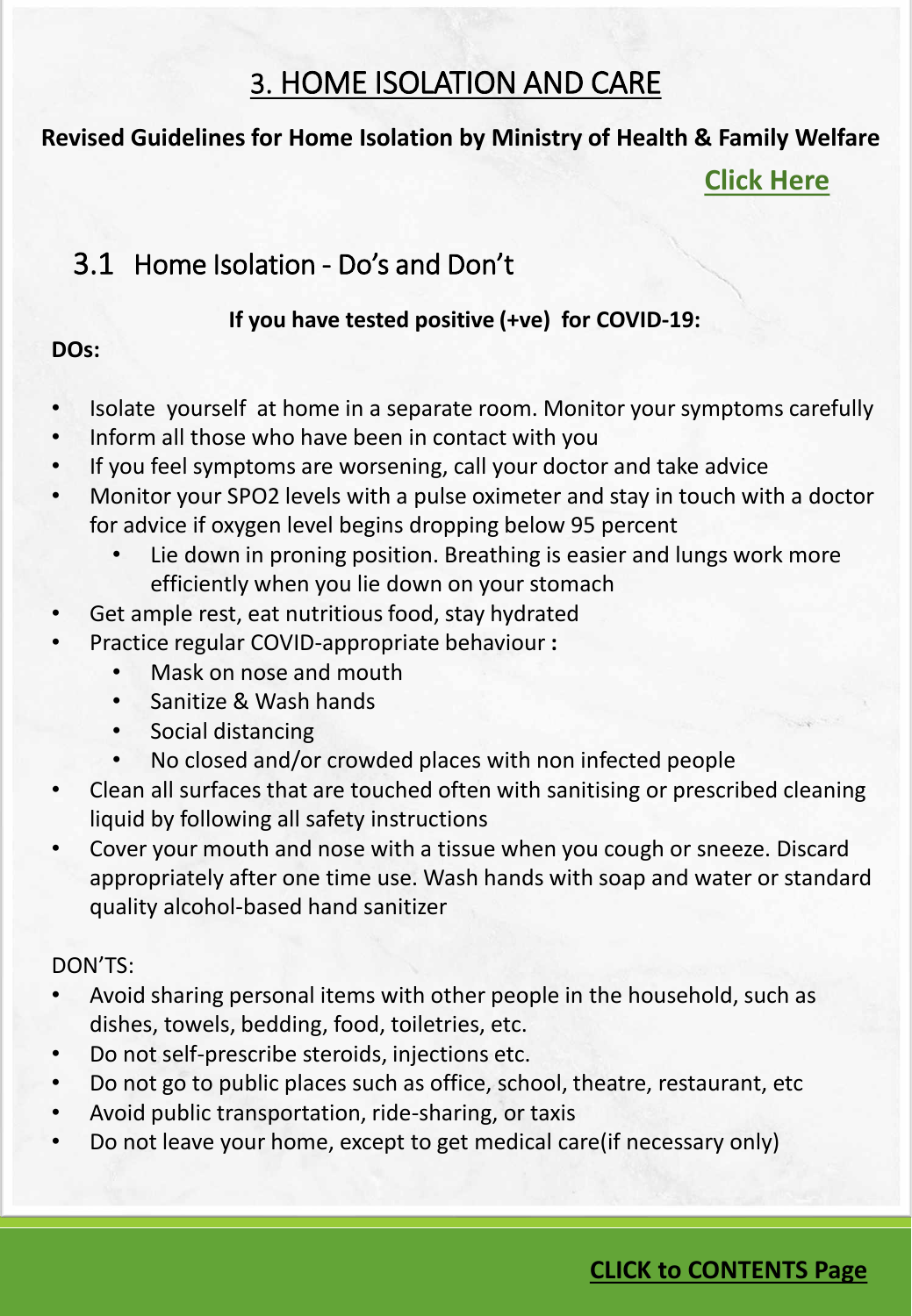## HOME ISOLATION AND CARE

### 3.2 Home Quarantine Services

**[Click Here](https://docs.google.com/spreadsheets/d/1n47dxKqARzdTHA87Rflgqz40-U_MX6710c8-ds75NGw/edit#gid=1748254857)** for Home Quarantine Package Providers These are Organisations and Hospitals in Bangalore which offer Home Care Packages and Teleconsultation

### **3.3. Home Food Services**

• **[Click Here](https://docs.google.com/spreadsheets/d/1n47dxKqARzdTHA87Rflgqz40-U_MX6710c8-ds75NGw/edit#gid=1011487087)** for Home Food Providers

• More Home Food Providers -

• **[https://docs.google.com/spreadsheets/u/0/d/15f09jdWRYqJW\\_lkw](https://docs.google.com/spreadsheets/u/0/d/15f09jdWRYqJW_lkw59J98EQ3bs-F3TEJfTpXqvdjW8k/htmlview) 59J98EQ3bs-F3TEJfTpXqvdjW8k/htmlview**

• **<https://www.covifeedindia.com/>**

### 3.4 Private Covid Care Centres

**[Click Here](https://docs.google.com/spreadsheets/d/1n47dxKqARzdTHA87Rflgqz40-U_MX6710c8-ds75NGw/edit#gid=1817057331)** to find the list of CCC- Covid Care Centre numbers These centres are run by Private Hospitals in collaboration with Hotels. It is a paid service

**If you are looking for a Government CCC- Covid Care Centre, which is Free of Cost, You need to Block Bed under BBMP, refer 5.1**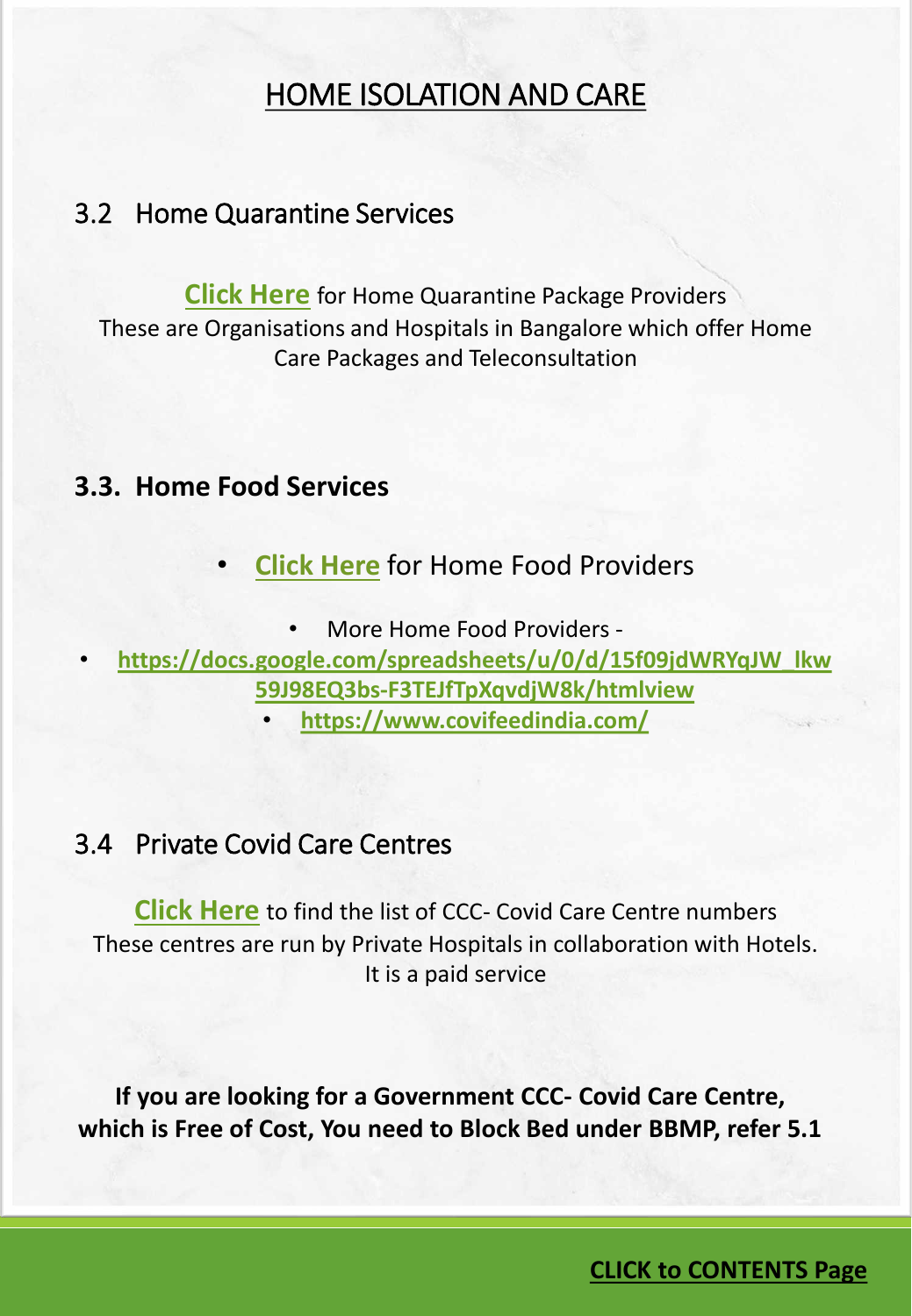## <span id="page-6-0"></span>4. OXYGEN CYLINDERS AND OXY KITS

## **HOW TO GET OXYGEN**

### **From Drugs Control Department of Karnataka**

## **GoK Helpline Number : [+91 8951755722](tel://(8951755722)/)**

**Click to Dial**

#### **For OXYGEN Govt. Centralised Call Centre**

#### **SHIFT 1 (6am to 2pm)**

**Supervisors** Yashodha 9449196029 Chandraprabha 9611976682 Tejaswini 8217507288 Latha 9964487492

#### **Members**

| Hemavathi                | 9916059429 |
|--------------------------|------------|
| Vani                     | 9845130048 |
| Choodamani               | 9480774708 |
| Padma                    | 9986999362 |
| <b>Sunitha</b><br>kumari | 9535036811 |
| Devi<br>Nirmala          | 9448386453 |
| Shweta                   | 9036826616 |
| Suvarna                  | 9449489871 |
| Vijaya                   | 9945828585 |
| Divyajyothi              | 9535910979 |

#### **SHIFT 2 (2pm to 10pm)**

**Supervisors** Vinodh 8884252200 Renkaswamy 9449048659 Shri/Smt Shri/Smt

#### Members

| Krishnojirao  | 9986197671 |
|---------------|------------|
| <b>Naresh</b> | 9060996880 |
| Arun kumar    | 9449375968 |
| Munirajiu     | 9900262599 |
| Venkateshappa | 9945831452 |
| Abhishek      | 9886464251 |
| Jayanth       | 7892338306 |
| Hardhavardhan | 9538538118 |
| Manjnath      | 9945211810 |
|               |            |

#### **SHIFT 3 (10pm to 6am)**

**Supervisors** Lingaraju 9880037351 Prasanna 9480092899 Shri/Smt

## GoK Shift Wise Helpline Contacts **[Click Here](https://docs.google.com/spreadsheets/d/1n47dxKqARzdTHA87Rflgqz40-U_MX6710c8-ds75NGw/edit#gid=158390590)**

## Private Oxygen Cylinders **[Click Here](https://docs.google.com/spreadsheets/d/1n47dxKqARzdTHA87Rflgqz40-U_MX6710c8-ds75NGw/edit#gid=523611610)** and Oxygen Concentrators

#### Members

| Yashwanth      | 9448217697 |
|----------------|------------|
| Manjunath      | 9480917985 |
| Shivalinghiah  | 9844642938 |
| Nrasimhamurthy | 9448511903 |
| Kiran          | 9916086183 |
| Vijay          | 9164025718 |
| Ashok          | 9345943872 |
|                |            |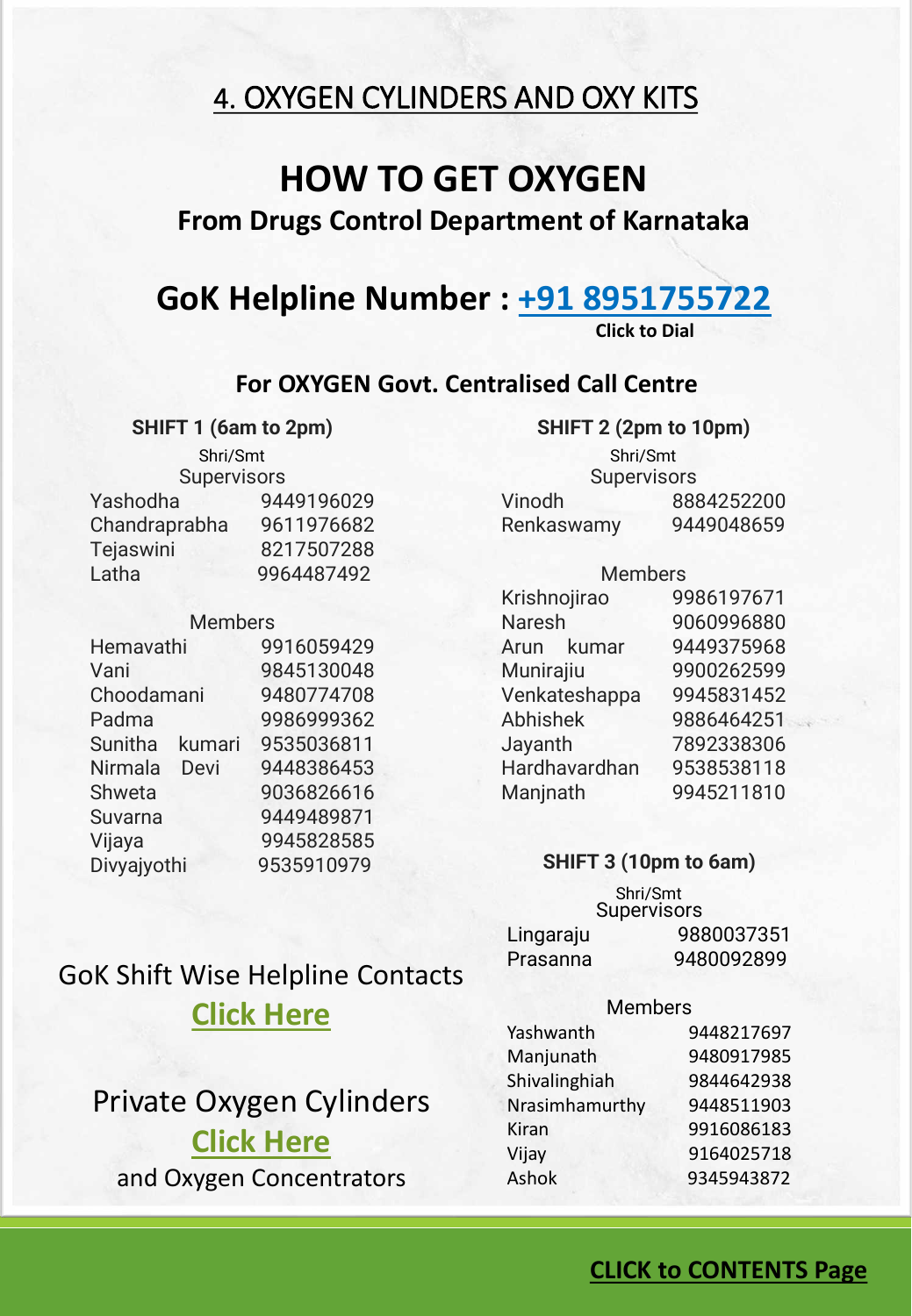### 5. HOSPITAL BEDS and AMBULANCE

# <span id="page-7-0"></span>**5.1 How to Block a Hospital Bed under BBMP Quota in a Govt. / Private Hospital in Bangalore**

100% Beds in Government Hospitals treating COVID 19 and 50% Beds in all Private Hospitals of Bangalore treating COVID 19 which are empanelled with Suvarna Arogya Suraksha Trust (SAST) are open for admission under the BBMP Quota

**Step 1 : Call [108 o](tel://(108)/)r [1912](tel://(1912)/) and press 1. (Takes approx. 2-5 mins at Peak)** (Kindly have patience and be nice to tele caller - They're attending thousands of calls)

### **Step 2 : Keep SRF ID & BU Number ready & Details in this format to request for BED ALLOTMENT**

- 1. Patient name :
- 2. Age :
- 3. Home Area :
- 4. Symptoms :
- 5. SPO2 (Oxygen %) :
- 6. Patient current location :
- 7. Ward number :
- 8. BU NUMBER :

9. SRF ID :

- 10. Attendant name :
- 11. Attendant mobile number :
- 12. Co-morbid conditions :
- 13. Preferred hospital : Pvt. or Govt
- 14. Type of Bed Required :
- 15. Other Remarks :

#### **5.2 BBMP Hospital Bed Availability Live Updated Link :**

**<https://bbmpgov.com/chbms/>**

. . .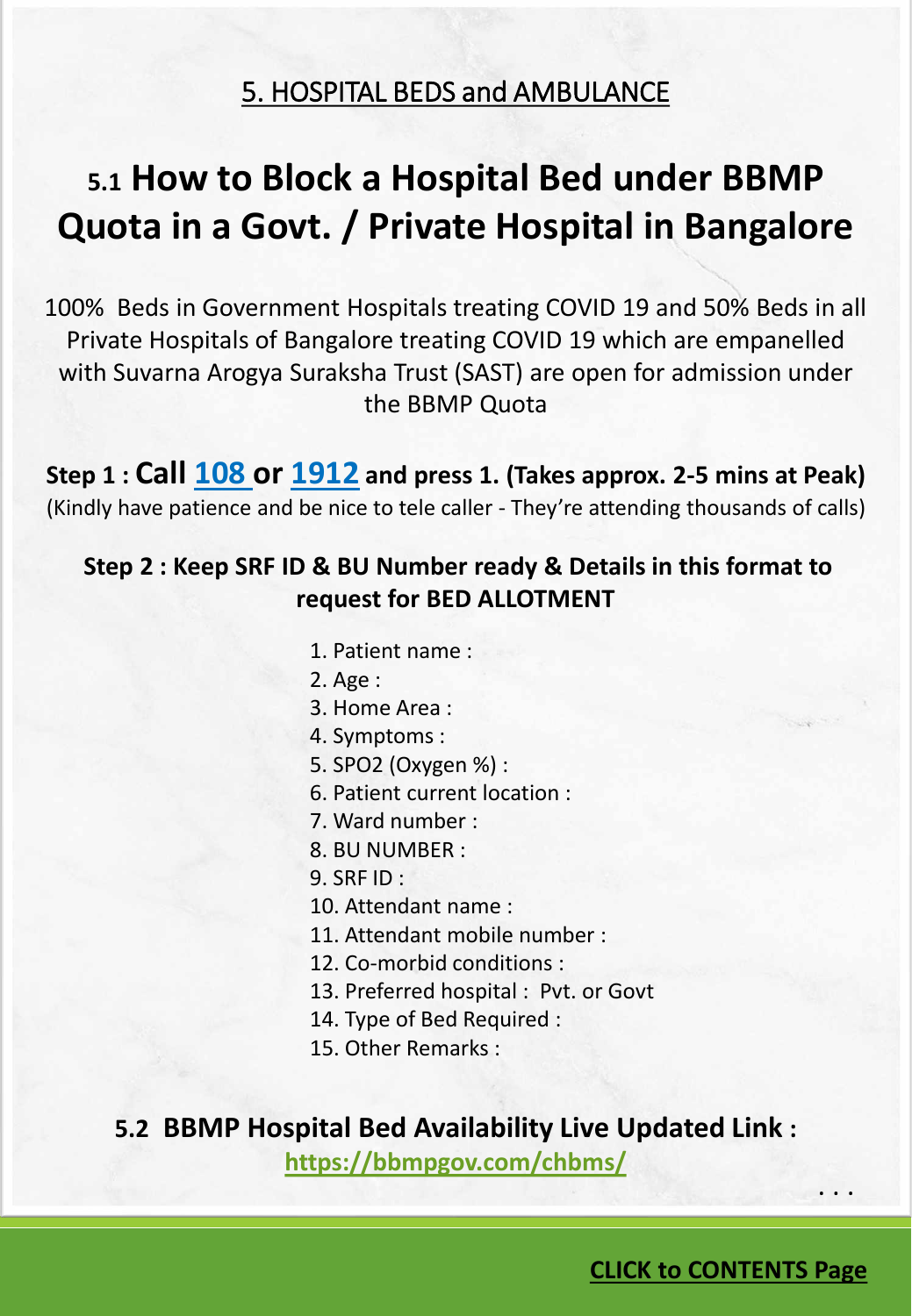**SRF ID is a 13 digit no.** given to every person who takes up RAT Test or RT-PCR Test. The SRF ID comes to the registered mobile no. of the person after sample is collected and is also printed in the Test Report

## **BU (Bengaluru Urban) Number is a 6 digit unique number generated by BBMP.**

It is generated only for patients who test positive for COVID19. BU number is generated by Govt/Private testing centre after uploading your Covid Test Report on ICMR Portal. Please Ensure this is done

Generally BU number comes as an SMS. However, if you do not get BU number by SMS, click on this link to get your BU number **<https://www.covidwar.karnataka.gov.in/service1>**

### **If you do not have BU Number and urgently need a Bed.**

Call 1912 or 108. You may have to wait for long, have patience thousands of patients are looking for beds.

By the time Bed is allotted, ensure you get your BU number

If you have SRF ID & BU Number Ready, Call BBMP War Room. Call these nos. and request for a Bed by providing all the details

> To Know which zone you belong to **<https://bbmp.gov.in/zonalclassification.html>**

## **5.3 Ambulance Services**

**Government/BBMP** Ambulance **–** Call **[108](tel://(108)/)** for Free

**Private Ambulance – [Click Here](https://docs.google.com/spreadsheets/d/1n47dxKqARzdTHA87Rflgqz40-U_MX6710c8-ds75NGw/edit#gid=712870918)** for the list of contact nos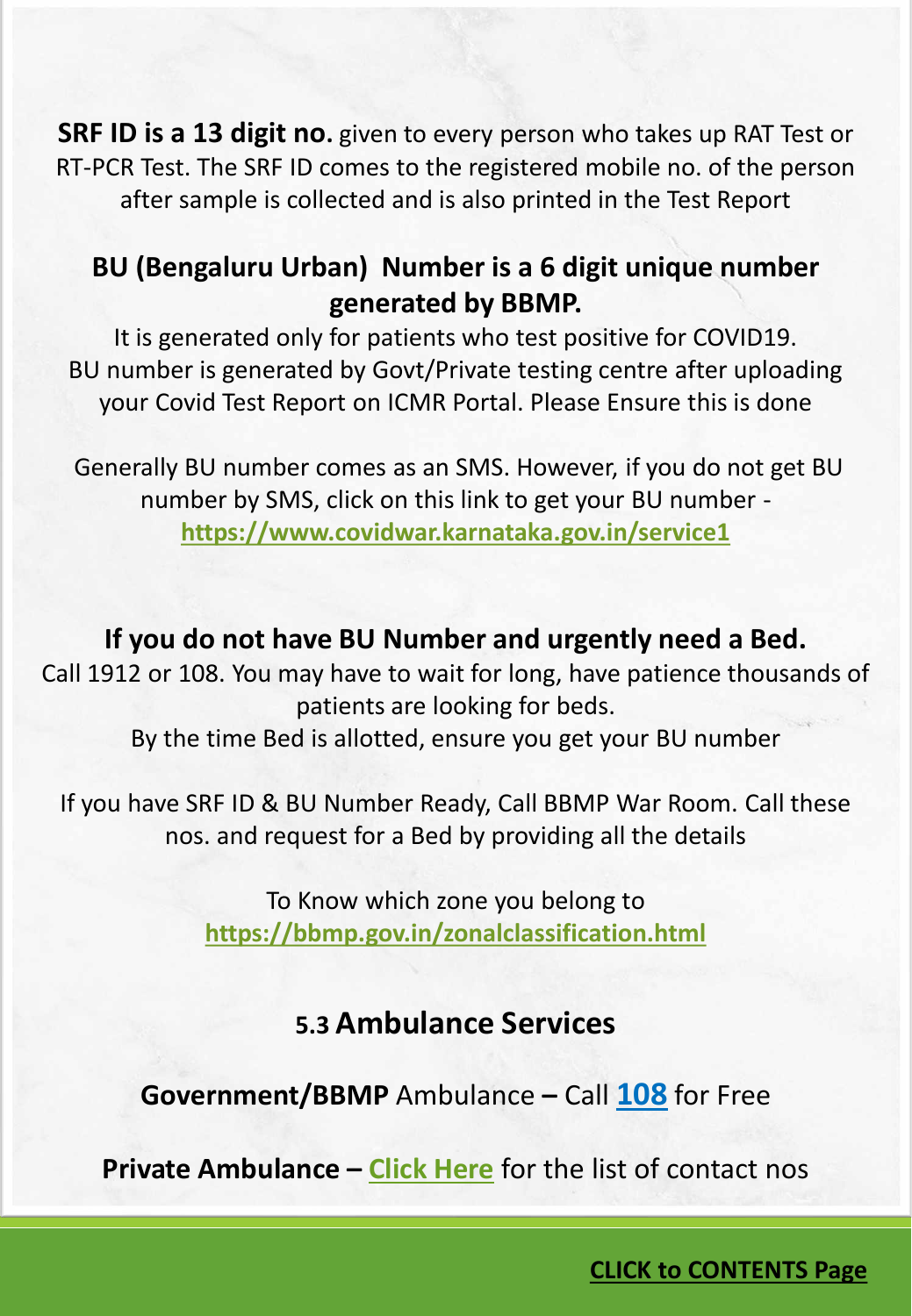## <span id="page-9-0"></span>6. INJECTIONS AND MEDICINES

## **HOW TO GET REMDESIVIR and Other Medicines From Drugs Control Department of Karnataka**

## **GoK Helpline Number : [+91 8951755722](tel://(8951755722)/)**

**Drug Controller (whatsapp only) : +91 9449197800**

**[Click on M](https://wa.me/+919449197800)e**

**CALL THE ABOVE NUMBER AND REGISTER FOR THE REQUIRED MEDICINE**

- 1. Doctor's Prescription
- 2. **SRF ID & BU Number**
- 3. Aadhaar Card of the Patient
- 4. Hospital Name and Pharmacist Contact

**Medicine will be supplied to the hospital pharmacy directly.**

## **For REMDESIVIR Govt. Centralised CALL CENTRE**

DCD Shift Wise Helpline Contacts

### **[Click Here](https://docs.google.com/spreadsheets/d/1n47dxKqARzdTHA87Rflgqz40-U_MX6710c8-ds75NGw/edit#gid=158390590)**

For Supervisors and Members working 24/7

**For Remdesivir/ Tocilizumab Manufacturer and Distributors [Click Here](https://docs.google.com/spreadsheets/d/1n47dxKqARzdTHA87Rflgqz40-U_MX6710c8-ds75NGw/edit#gid=696037800)**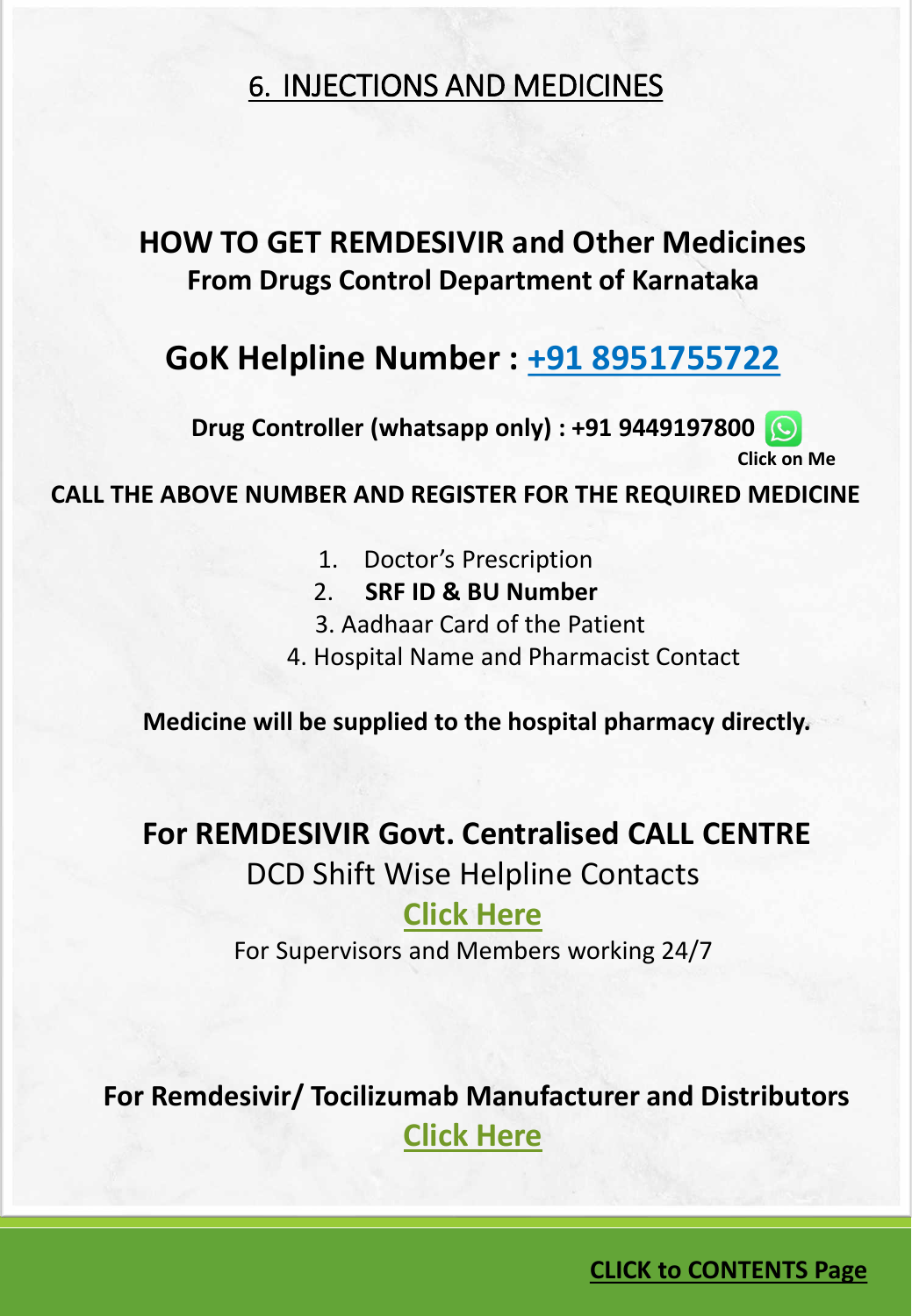## 7. PLASMA THERAPY

### <span id="page-10-0"></span>**Convalescent Plasma Therapy is an experimental treatment, administered for critical Covid-19 patients**

#### **PLASMA DONOR DATABASE**

Self Service Portals: **[http://friends2support.org](http://friends2support.org/inner/news/searchresult.aspx) P [lavicov](http://clingen.igib.res.in/plavicov/)** Facebook Group: **[COVID19P](https://www.facebook.com/groups/COVID19PlasmaDonorRecipientHelpIndiaGroup/) lasm aDonor**

**Note:** Self Service portals have the list of volunteers willing to donate blood. These contacts must be called and verified

> **[Click Here](https://docs.google.com/spreadsheets/d/1n47dxKqARzdTHA87Rflgqz40-U_MX6710c8-ds75NGw/edit#gid=1652821243)** for Plasma Bank Numbers **<https://covidplasma.online/> [www.dhoondh.com](http://www.dhoondh.com/)**

#### **PATIENT PREREQUISITES FOR PLASMA THERAPY**

Patient Name, Age, Blood Group, Location, **Letter from the Hospital**, Contact Person Name, Contact Person No, Plasma Units Required

#### **WHO CAN DONATE PLASMA?**

- A person tested positive for Covid-19 and has fully recovered with free of symptoms for more than 28 days
	- Donor should be fit in all criteria for blood donation HIV, HCV tests negative
		- Age must be between 18-60 years
		- In Females, only Nulliparous females can donate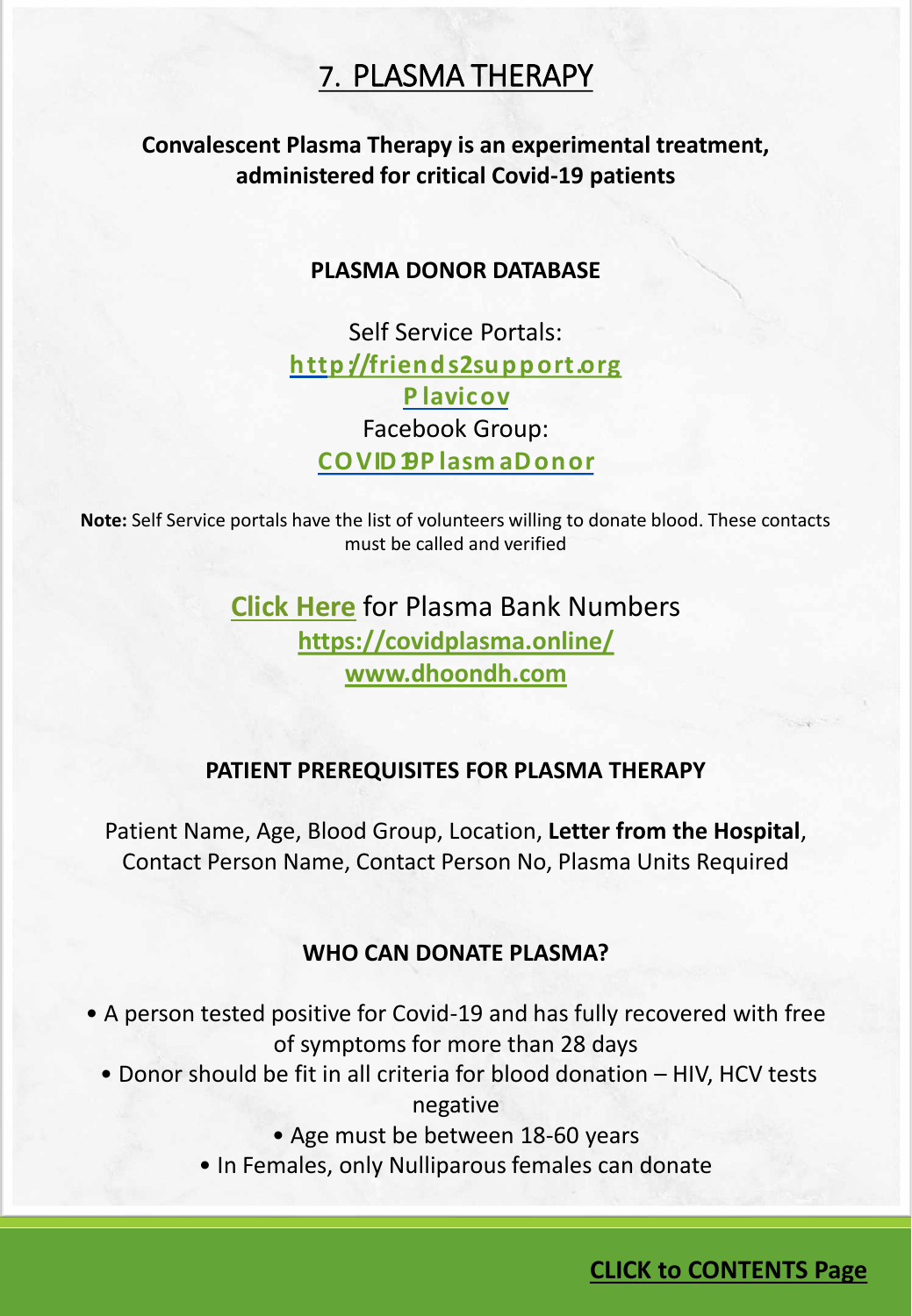# 8. PET BOARDING

#### **Click to Dial**

<span id="page-11-0"></span>

| Pet Boarding                    | <b>Contact Number</b> |  |
|---------------------------------|-----------------------|--|
| Wag-Ville                       | 9449929024            |  |
| Canaan Pet Resort               | 9900420777            |  |
| Becky's Bow Wow House           | 7899914977            |  |
| Petboro Pet Resort & Kennels    | 7760401162            |  |
| Anvis Inc. Corporate Office     | 9148451003            |  |
| <b>Hotel for Dogs</b>           | 9513381194            |  |
| Aradyaa Dog Boarding & Grooming | 9480180078            |  |
| Puppyoye Dog Boarding           | 9986940047            |  |
| Swearandog.in                   | 8105827131            |  |
| Venu's Pet Care                 | 7899925277            |  |

| Pet Food Delivery | <b>Delivery Area</b>    | Contact Number |  |
|-------------------|-------------------------|----------------|--|
| Pets Search       | Koramangala - 12 km rad |                |  |
|                   | Rajajinagar - 12 km rad | 7676211741     |  |
|                   | Uttarahalli - 12 km rad |                |  |

**[Click Here](https://docs.google.com/spreadsheets/d/1n47dxKqARzdTHA87Rflgqz40-U_MX6710c8-ds75NGw/edit#gid=775196720) for a list of Pet Boarding and Pet Food Delivery Services**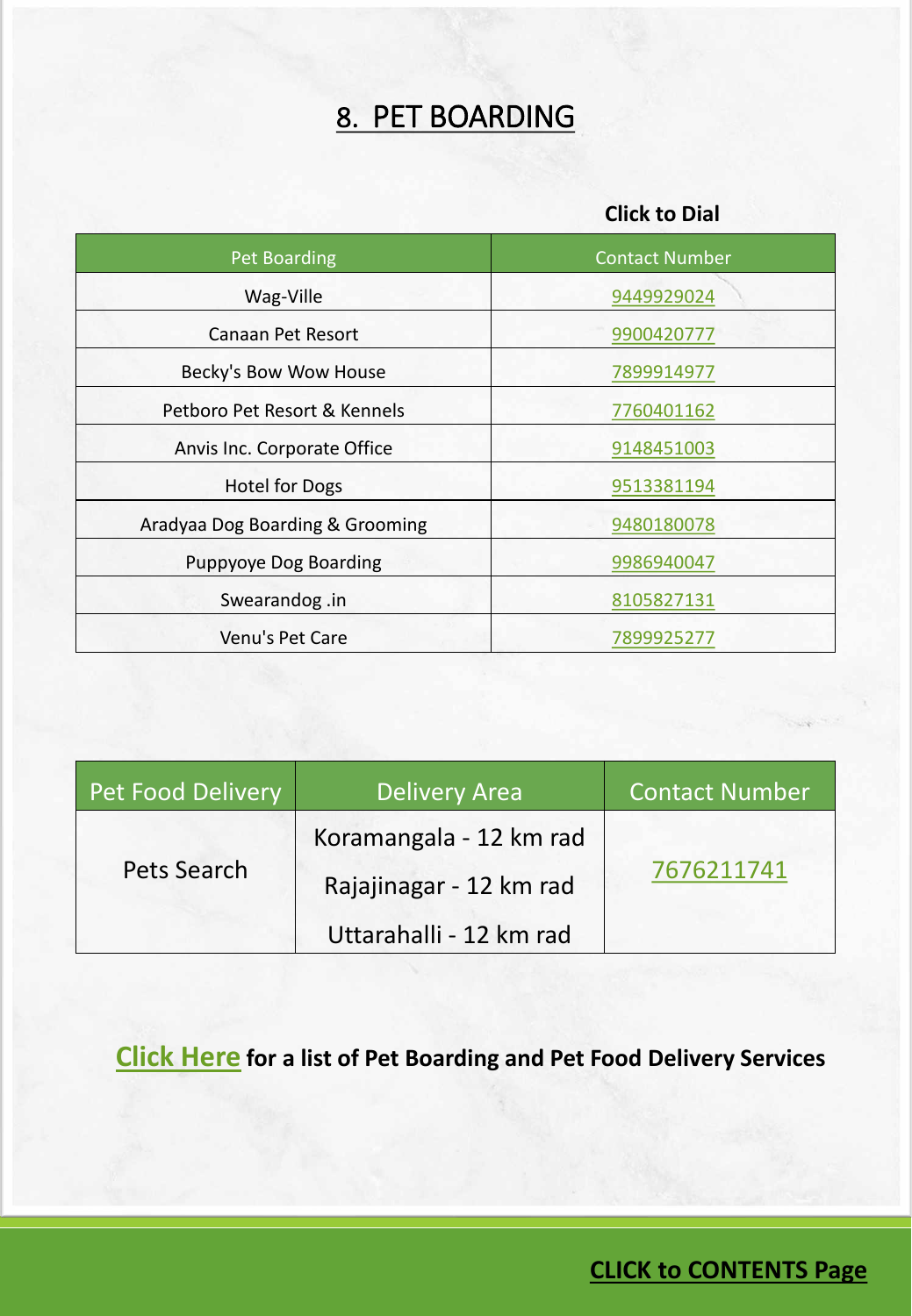## 9. SELF CARE AND IMMUNITY

<span id="page-12-0"></span>**Ministry of AYUSH** recommends the following self-care guidelines for preventive health measures and boosting immunity with special reference to respiratory health. These are supported by Ayurvedic literature and scientific publications

### **Refer the below PDF for Self Care and Immunity**

## **[Click Here](https://documentcloud.adobe.com/link/track?uri=urn:aaid:scds:US:e53d5fd3-b327-40fb-acc5-8a014a76cc85)**

- Rest and Sleep for at least 7-8 hours
- Drink Plenty of Fluids and at least 1 ½ litres of Warm Water per day
- All food should be consumed Hot
- Sit in the Sun for 15-20 minutes Everyday
- Steam Inhalation:
- If you stay at Home  $\rightarrow$  Once a day
- If you go to the Market -> Twice a day
- If you go to Office/Meet People -> Thrice a day
- Ajwain steam can ease irritation in nose and help break mucus
- Drink Home made Kashaya
- Consume Lemon in your food or Lemon juice twice daily
- Onion and garlic anti inflammatory, also rich in sulphur compound
- Consume cruciferous vegetables like cauliflower, cabbage, broccoli, kale and radish which are anti inflammatory too

**CLICK to [CONTENTS Page](#page-1-0)**

. . .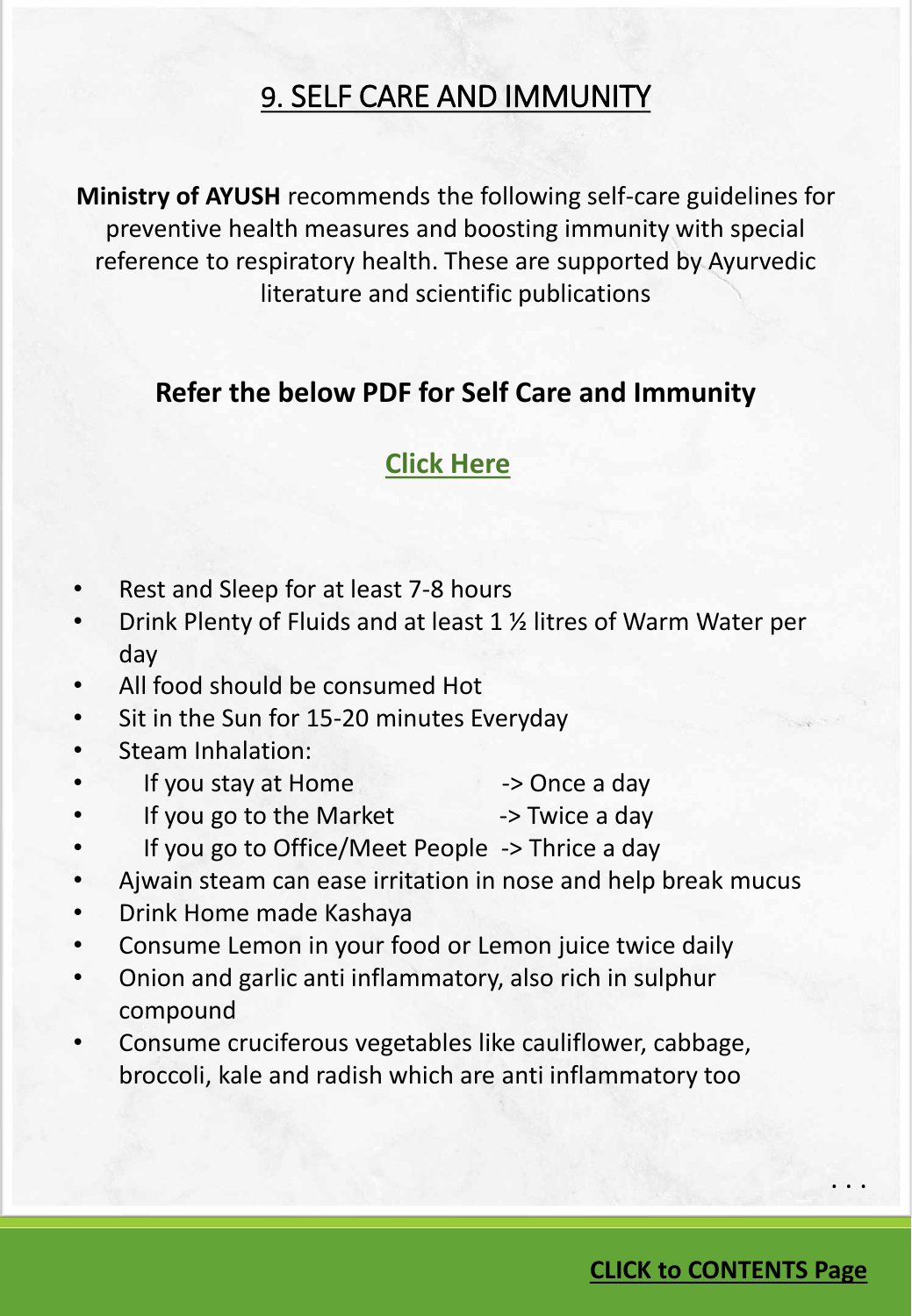## SELF CARE AND IMMUNITY

### **IMPROVING IMMUNITY**

The holistic approach of **AYUSH systems of medicine (Ministry of AYUSH)** gives focus on prevention through lifestyle modification, dietary management, prophylactic interventions for improving the immunity and simple remedies based on presentations of the symptoms

### **Refer the below PDF for Improving Immunity [Click Here](https://documentcloud.adobe.com/link/track?uri=urn:aaid:scds:US:55efee0a-38ff-40e1-af6c-1f4fce731e39)**

### **PRONING FOR SELF CARE**

Proning is a medically accepted position, by the **Ministry of Health & Family Welfare** to improve breathing comfort and oxygenation. It is extremely beneficial in COVID-19 patients with compromised breathing comfort, especially during home isolation

### **Refer the below PDF for Steps on Proning [Click Here](https://documentcloud.adobe.com/link/track?uri=urn:aaid:scds:US:a932d6a9-ffab-42a7-94c0-72e11213fe55)**

### **POST COVID CARE**

A holistic approach is required for follow up care and well-being of all post COVID recovering patients

**Refer the below PDF for Post by Ministry of Health & Family Welfare [Click Here](https://documentcloud.adobe.com/link/track?uri=urn:aaid:scds:US:3f74a542-bc25-4d6c-9ccc-b4aed1be4c7c)**

> **For Post Covid Recovery Wellness Packages [Click Here](https://docs.google.com/spreadsheets/d/1n47dxKqARzdTHA87Rflgqz40-U_MX6710c8-ds75NGw/edit#gid=1255945811)**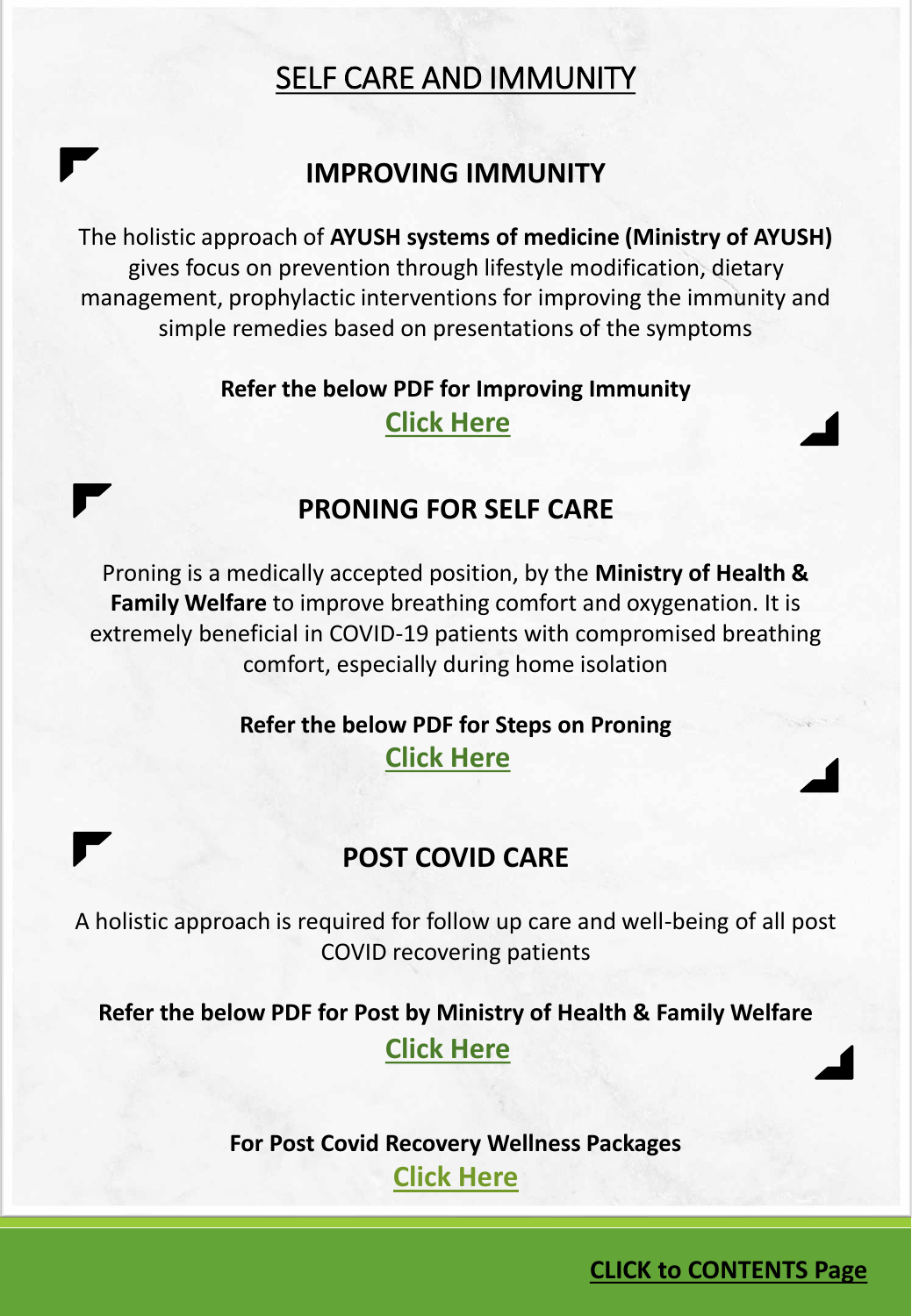## 10. CREMATORIUM DETAILS

## <span id="page-14-0"></span>**Exclusive Crematoriums for COVID 19 Patients Only**

**Click to Dial**

| <b>Crematorium</b>               | <b>Area</b>   | <b>Contact Number</b> |
|----------------------------------|---------------|-----------------------|
| <b>MS Palya Crematorium</b>      | Medi Agrahara | 080-22793138          |
| <b>Cremation Center Kudlu</b>    | Kudlu         | 9538992872            |
| <b>Panathur Cremation Centre</b> | Panathur      | 8050697165            |
| Hindu Crematorium                | Kengeri       | 080-28482811          |
| Sumanahalli Crematorium          | Sumanahalli   | 7947152325            |
| Peenya Crematorium               | Peenya        | 7947152112            |
| Banashankari Crematorium         | Banashankari  | 7947151987            |

### **[Click Here](https://docs.google.com/spreadsheets/d/1n47dxKqARzdTHA87Rflgqz40-U_MX6710c8-ds75NGw/edit#gid=1492456457) for the list of Crematorium contact numbers and AMBULANCE for Transportation**

#### **DEATH AT THE HOSPITAL**

If the patient dies in the hospital, collect the death certificate from the hospital and call the BBMP helpline and get the ticket for cremation

#### **DEATH AT HOME**

If the patient dies at home, call a hospital near you and get the temporary death certificate. You can also ask them to arrange for a vehicle

**Note:** As of now, BBMP crematorium does not allow the body for cremation if the patient has died at home. Even if they do, the wait period is at least 1 day

**Imp Note: In any case, Death Certificate is a must for cremation.**